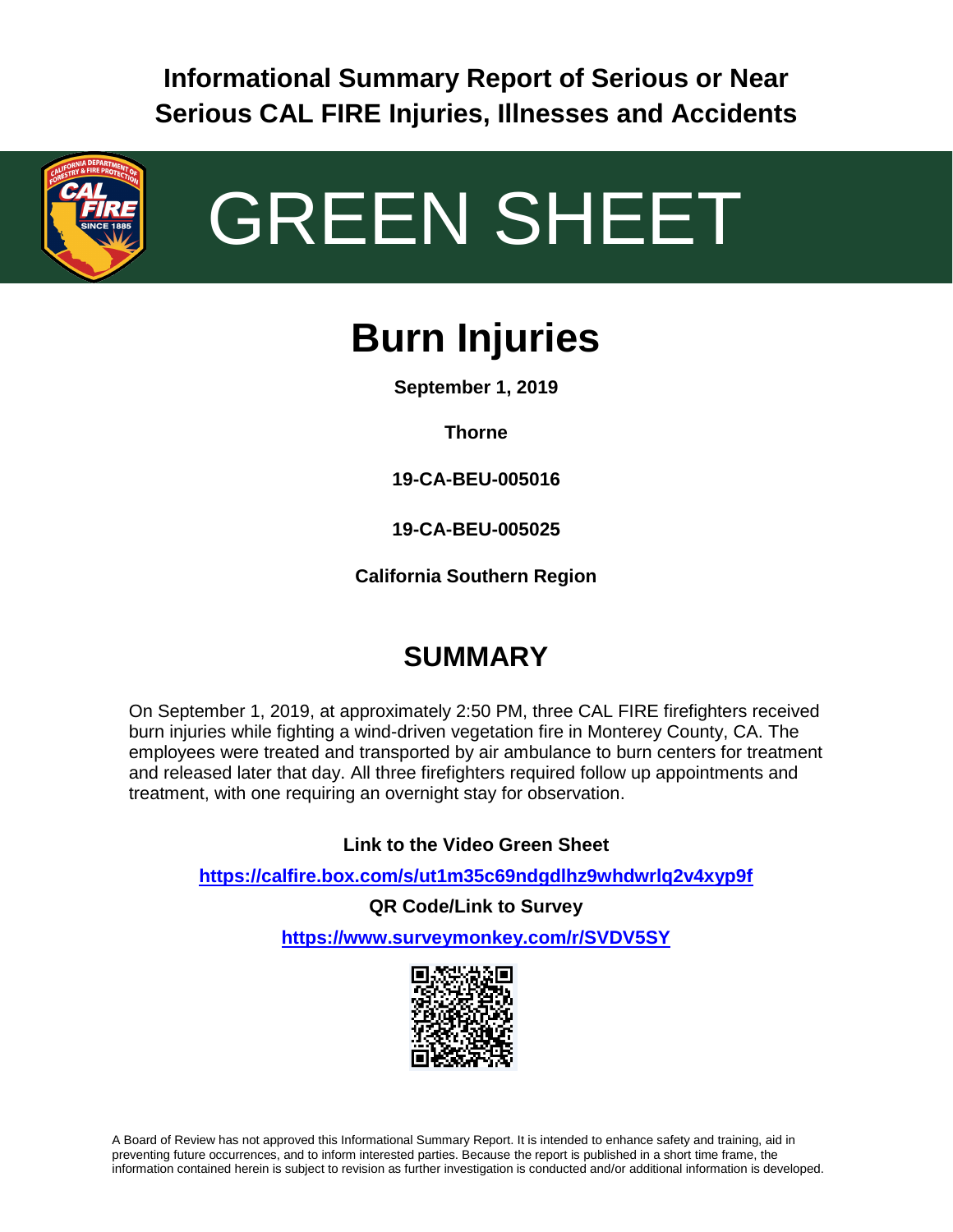#### **CONDITIONS**

**Weather:** Weather was taken from the Arroyo Seco RAWS, approximately 4 miles southwest of the accident site.

Temperature: 100° Fahrenheit. Relative Humidity: 16%. Winds: East @ 9 MPH with Gusts to 17 MPH. Visibility: Clear – Unlimited.

**Fuel Type:** GR7 – Moderately coarse continuous grass, average depth about 3 feet. Spread rate very high; flame length very high.

**Road Conditions:** Maintained dirt roads that access the vineyards.

**Topography:** >60% Slope.

**Fire Behavior:** Moderate intensity, some spotting & sheeting, with the slope.

#### **SEQUENCE OF EVENTS**

On September 1, 2019, at approximately 2:13 PM, a CAL FIRE Engine (E-1) was dispatched to a reported structure fire on Cherry Ave. near the community of Greenfield. While enroute to the incident it was determined that the reports of the structure fire were, in fact, drift smoke from the Thorne vegetation fire. E-1 was cancelled from the structure fire and responded to the Thorne vegetation fire.

E-1 arrived at scene of the Thorne incident with personnel in a mixture of structural and wildland personal protective equipment. The CAL FIRE Fire Captain (FC-1) made positive contact with the Incident Commander, a CAL FIRE Battalion Chief, (BC-1). FC-1 was given directions to follow BC-1 into the incident and initiate a hoselay on the active flank of the fire. FC-1 drove to the head of the fire and attempted a hoselay (Site #1) from the dirt road, up the cut-bank, toward the top of the hill. This proved unsuccessful so FC-1 moved E-1 approximately 223 feet South (down the dirt road) and prepared for a second hoselay. The fire outran their position again so they decided to move the engine further South down the dirt road. The decision was then made to engage in a firing operation.

FC-1 repositioned the engine to the top of the cut-bank, dropping off a CAL FIRE Fire Fighter (FF-1) at the bottom of the mid-slope road, which was approximately 8 feet wide and 800 feet long. The firing operation was made below the mid-slope road extending from the lower dirt road to the upper dirt road (Picture #3). FF-1 was to start at the bottom while FC-1 & a CAL FIRE Fire Fighter (FF-3) started from the top. An additional CAL FIRE Fire Fighter (FF-2) made the decision to stay near the engine to pick up any spot fires. The plan was to take fire from the two furthest points and work toward each other, meeting in the middle. This was to build black line ahead of the fire, building depth against the dirt road. At about the time that FC-1, FF-3, & FF-1 completed the firing operation FC-1 directed FF-1 to create additional depth while returning to the bottom of the mid-slope dirt road. This was accomplished by dropping fusees below the initial blacked line. At that time a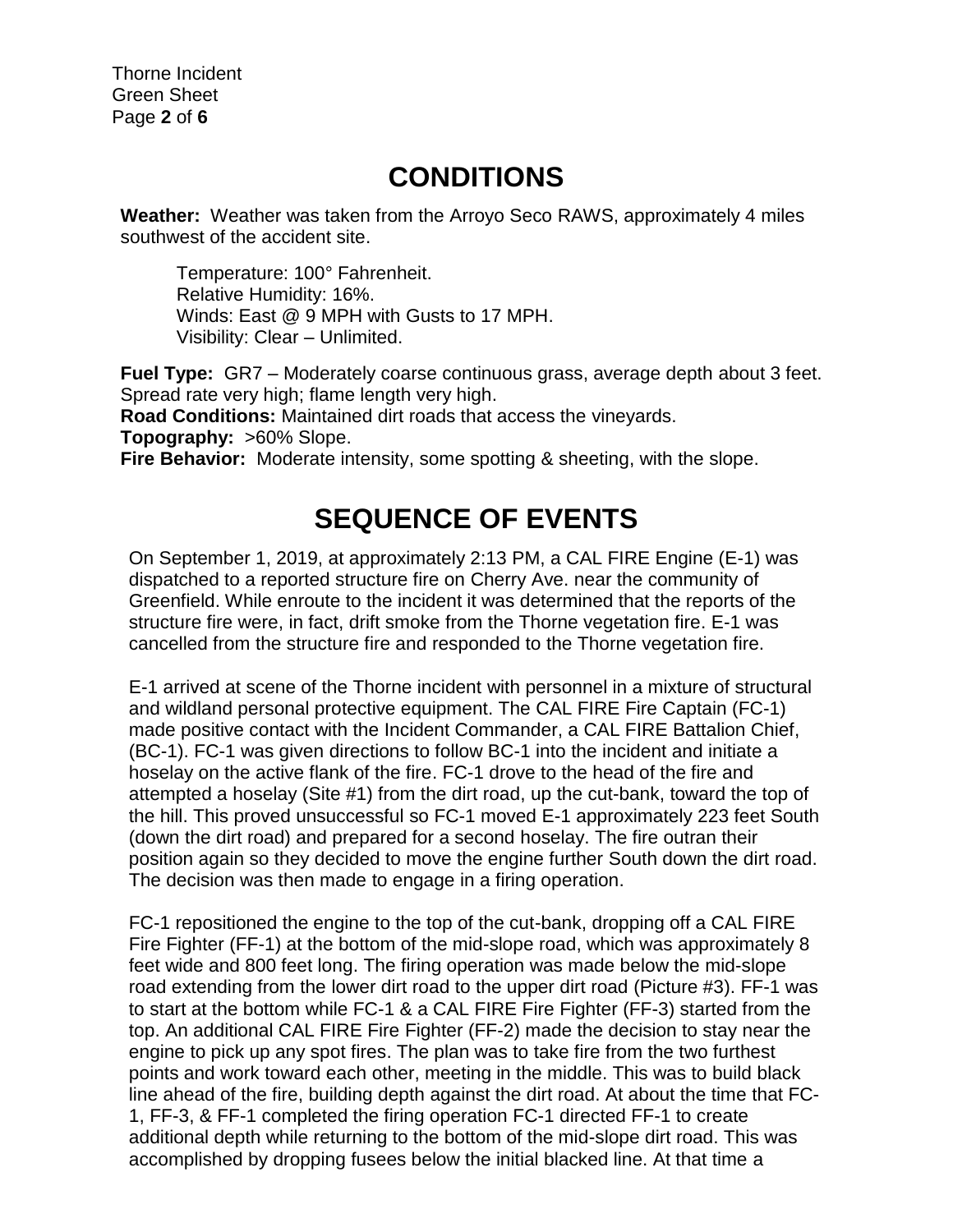Thorne Incident Green Sheet Page **3** of **6**

> sudden switch in fire behavior and direction of fire travel occurred. FF-2 noticed fire across the mid-slope road and yelled "spot fire".

FC-1 moved up the hill towards the spot fire and noticed the increase in fire behavior and spread across the road. FC-1 immediately started back uphill, towards the engine, and noticed FF-2 moving that direction as well. FF-3 noticed FC-1 pass FF-3's location, back up the hillside. While traveling up the hill FC-1 & FF-2 determined they would not make it and decided to take refuge in a crouched or laying position on the ground while the fire blew over them.

FF-3 witnessed a wall of flame in the direction of FC-1 and FF-2 and quickly looked downhill. Noticing a wall of flames in that direction as well, FF-3 made the decision to jump through the flames from the edge firing on the downhill side of the mid slope road toward an unburned island of the hillside. FF-3 threw the driptorch downhill and jumped, landing approximately 5 feet down the hillside. FF-3 tumbled and landed face first in an unburned area of the fire. FF-3 quickly stood up and proceeded toward the lower dirt road. Personnel from a Local Government Engine (E-2), located at the lower dirt road, witnessed FF-3 running down the hillside out of the smoke and fire. E-2 personnel and FF-1 quickly assessed FF-3, noticed burn injuries, and initiated treatment.

Smoke initially obscured FC-1's vision making it difficult to account for all FF's. FF-1 contacted FC-1 via radio to advise that FF-3 was with FF-1 at the bottom of the hill. FC-1 & FF-2 met at E-1 and quickly realized each other had burn injuries. FC-1 made an "emergency traffic" call to BC-1 and advised of the burn injuries to FC-1 and FF-2. BC-1 made immediate notification the San Benito Monterey Emergency Command Center (BEU ECC) of the burn injuries and requested two Advanced Life Support (ALS) ground ambulances and a CAL FIRE Helicopter.

BC-1 arrived at E-2 and placed FF-1 and FF-3 into the BC-1 vehicle and drove up the mid-slope road to meet with FC-1 and FF-2. BC-1 then made notification to the BEU ECC of an additional FF with burn injuries. Initial treatment and transport was established at scene by the two ALS ground ambulances. FC-1, FF-2, and FF-3 were all transported by ground ambulance to awaiting ALS Air Ambulances approximately four miles from the accident site. FC-1 and FF-3 were airlifted to Community Regional Medical Center, (Burn Center), in Fresno, California. FF-2 was airlifted to Santa Clara Valley Medical Center, (Burn Center), in San Jose, California.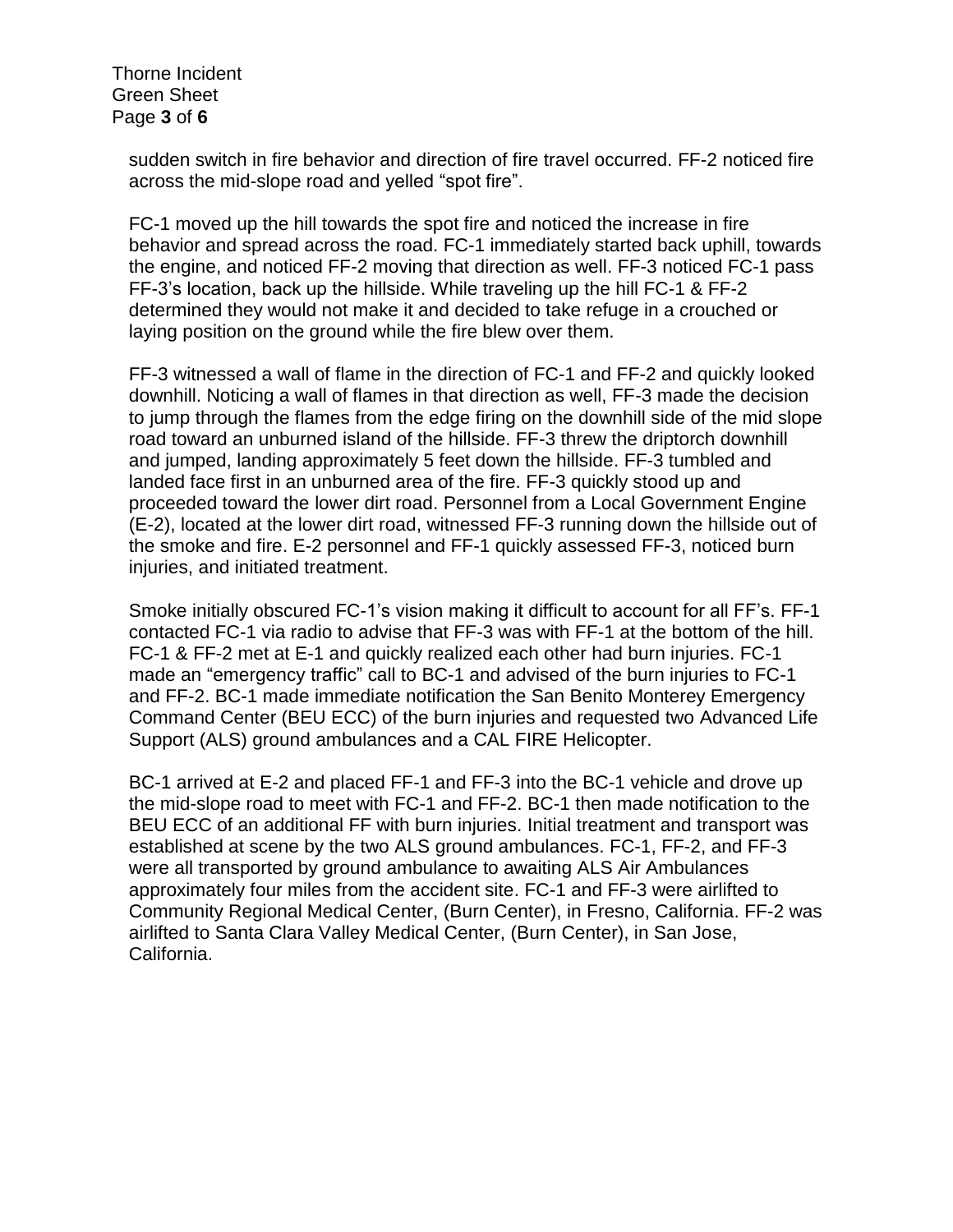## **INJURIES/DAMAGES**

The employees were treated and transported by air ambulance to local burn centers for treatment and released later that day. FC-1, FF-2, and FF-3 all had follow up appointments for debridement and treatment, with one requiring an overnight stay for observation.

- FC1 suffered minor burns to the nose and left ear, with second degree burns to both hands.
- FF1 did not suffer any injuries.
- FF2 suffered minor burns to the right side of the back, left side of face, nose, and forehead. FF-2 also had second degree burns to both hands and elbows.
- FF3 suffered minor burns to the face and second degree burns to the left arm and both elbows.

# **SAFETY ISSUES FOR REVIEW**

- Terrain and fuels can make escape to safety zone difficult.
- Escape routes should be known to all, and should be accessible under changing fire conditions.
- Use extreme caution when attempting a frontal assault on a fire.
- Communicate your plan to your crew, supervisor and adjoining forces.
- Ensure instructions and assignments are given and understood.
- Maintain control of your forces at all times.
- Use full Wildland Personal Protective Ensemble during active firefighting operations.

### **INCIDENTAL ISSUES/LESSONS LEARNED**

- Fire conditions can rapidly change in light flashy fuels and will respond quickly to wind and slope.
- Your plan should allow for unexpected or unpredicted shifts in wind direction or wind speed.
- Use caution when working with fire below you.
- Analyze risk versus gain and values at risk when making your plan.
- Fully brief your crew on the plan including what to do if things go wrong.
- Fire runs uphill in chimneys, gullies, or on steep slopes.
- Utilize the appropriate firing device(s) for the associated fuel type/conditions.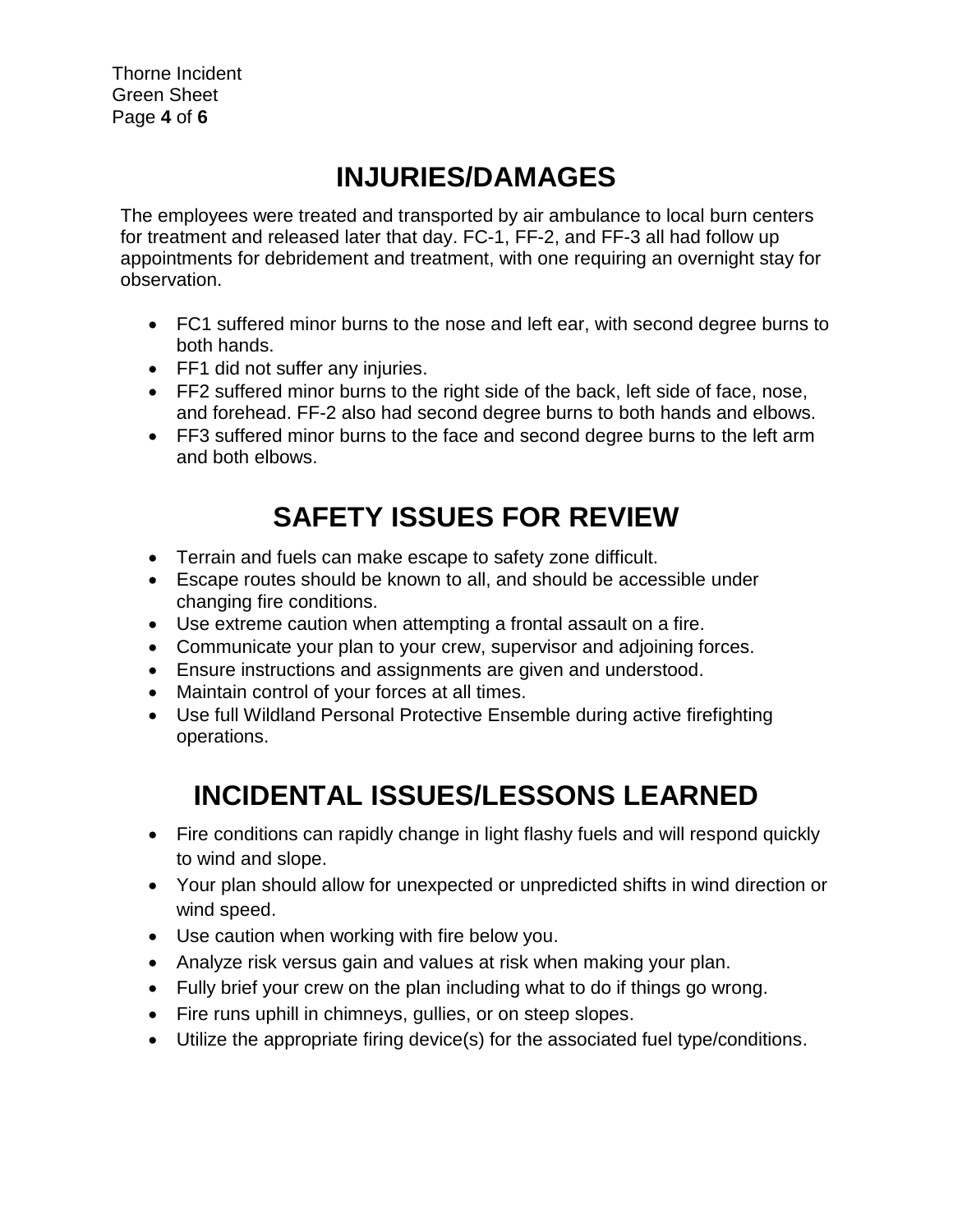Thorne Incident Green Sheet Page **5** of **6**



#### **PHOTOS/SITE DIAGRAMS/MAPS**

Picture 1 - Overview depicting the fire's origin to the burn over site, which was approx. ¾ of a mile.



Picture 2 - E-1's travel path from the origin to the head of the fire where the firing operation occurred.